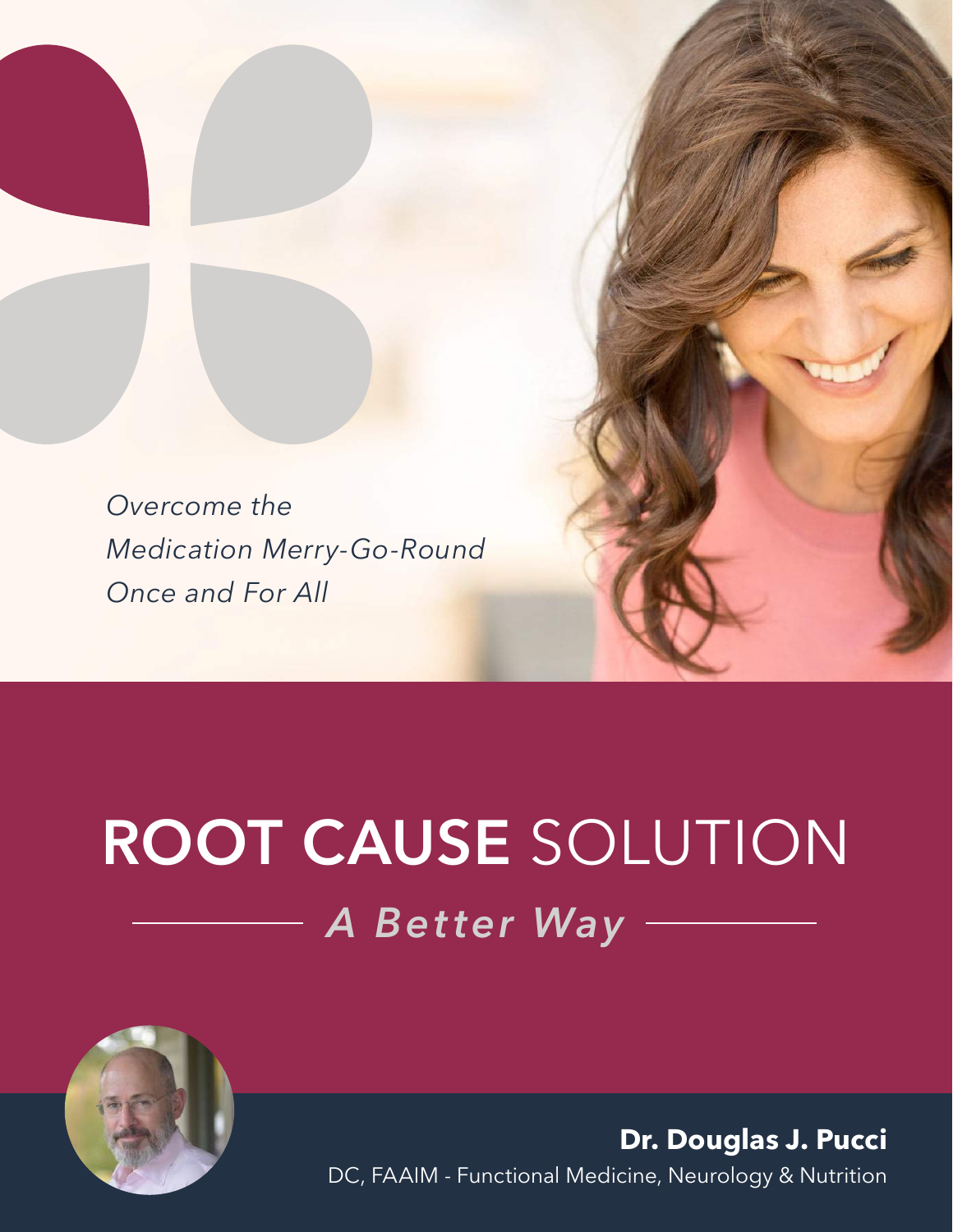\* Introducing a **FREE** Informational Series That Medical Doctor's Don't Want You to See \*

# "Are You Fed Up With Taking Medications That Only Cover Up Symptoms Instead of Solving The Root Causes of Your Health Problems?"

If You Answered "YES", Then Be Sure to Watch This Important Video…



[FREE [Informational](https://vimeo.com/499151614) Series] Learn About Functional Medicine

#### - Dr. Douglas J Pucci, DC, FAAIM -

Functional Medicine Pioneer With 30 Years of Experience In Functional Medicine, Neurology & Nutrition …………………….

Table of Contents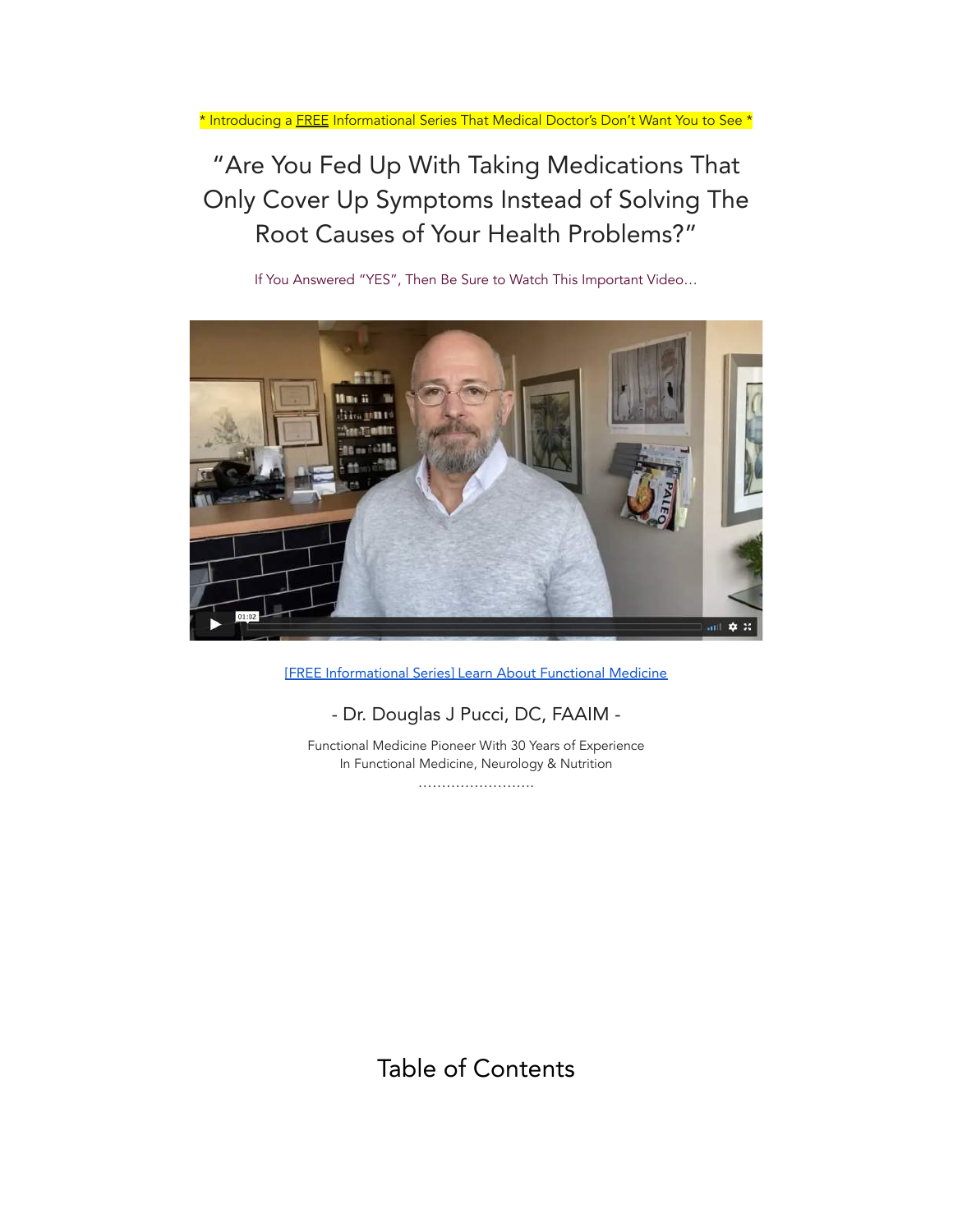| A Solution For Low Energy and Fatigue                      | 7  |
|------------------------------------------------------------|----|
| Under Active Thyroid To Blame For Midlife Bloat and Weight | 8  |
| Hormone Complaints Falling On Deaf Ears                    | 9  |
| Struggling With Hashimoto's And Not Getting To the Root    | 10 |
| Corrosive Effects Of Stress Fueling Midlife Madness        | 11 |
| Taking Anxiety Meds For A Gut Imbalance?                   | 12 |
| Annoyed By Pesky, Chronic Complaints That Won't Heal?      | 13 |
| Good Gut Bugs Being Destroyed A Sign Of Overkill           | 14 |
| Overlooked Cause For Anxiety Ignored By Doctors            | 15 |
| 3 Questions To Ask Before Taking Antidepressants           | 16 |

# \* Introducing The Root Cause Solution \*

Uncommon Knowledge, Unique Insights & Powerful Functional Medicine Secrets That'll Transform Your Health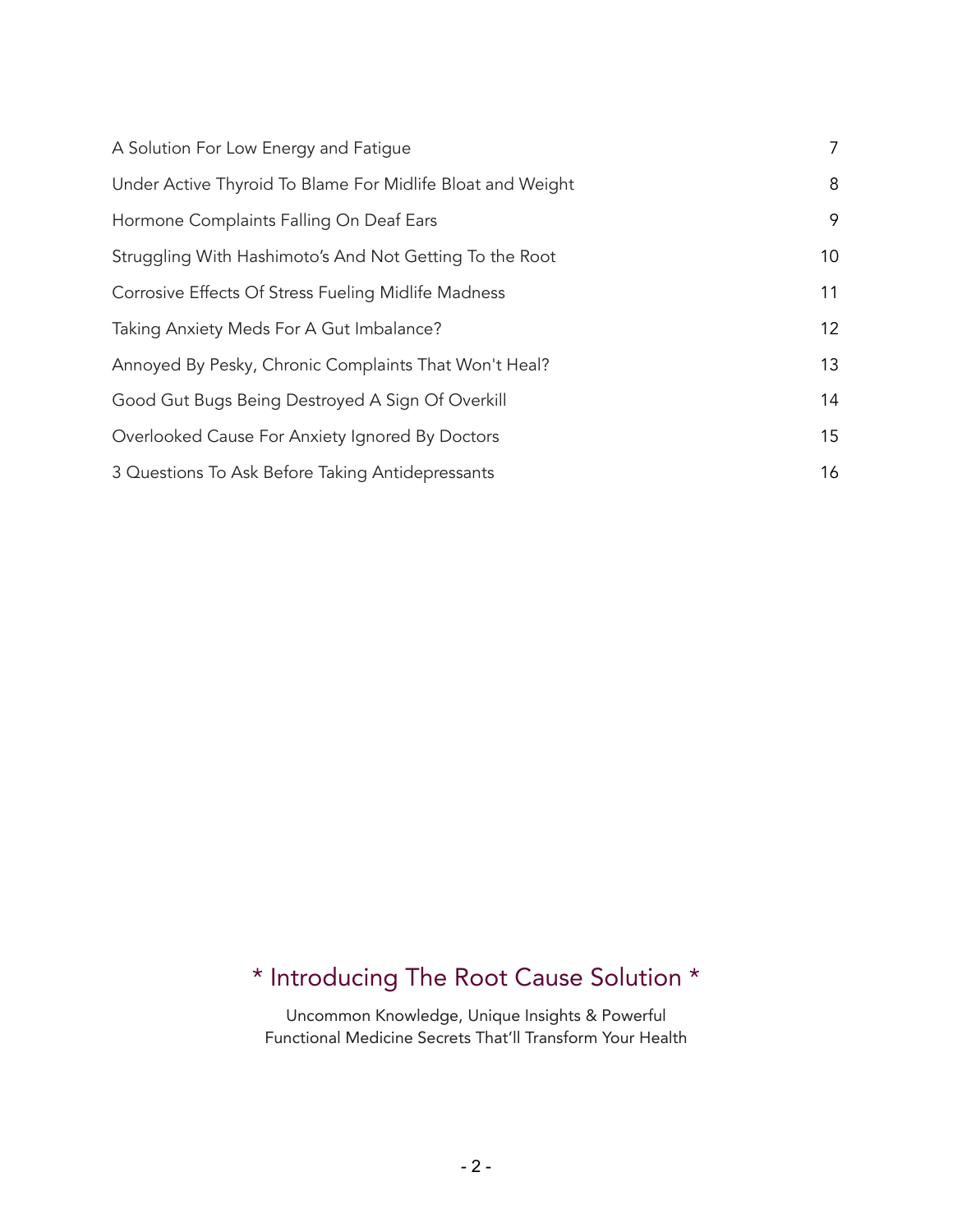The Root Cause Solution contains some of the biggest health breakthroughs and insights I've discovered over the past 30 years in my practice regarding Functional Medicine. This is uncommon knowledge that most doctors either don't want you to know or are too afraid to share with you.

The goal of this free 10-part informational video series is a simple one…

To help you make the positive shift from being chronically sick, frightened, and reliant on medications – to experience greater control over your own health in a much more natural, realistic, and functional way.

This is what Functional Medicine is all about.

"The Root Cause Solution is about peeling back the layers of health symptoms and finally helping you get to the underlying ROOT CAUSES of what ails you the very most."



# Here's a Quick Sneak Peek of What You'll Discover Inside the Root Cause Solution Free Series…

• The real reason why you suffer with major fatigue every single day. With these 4 small "tweaks" you'll see your own energy levels skyrocket to new levels!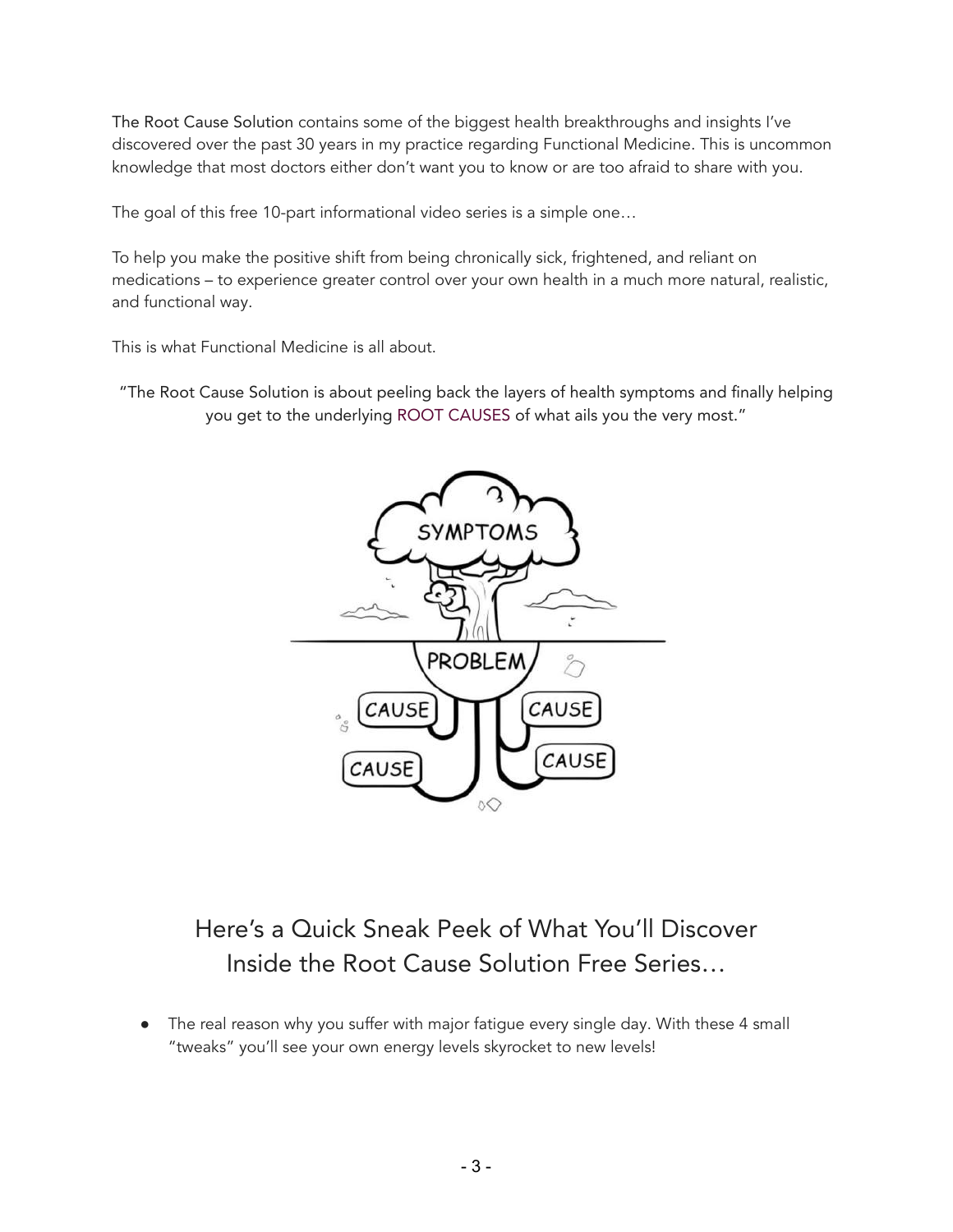- Suffering with bloating, constipation, unwanted weight gain, endless fatigue and even brain fog on a regular basis? This butterfly-shaped organ may be to blame!
- Why your most pressing and distressing health complaints tend to always fall on deaf ears (and what you can do instead to finally get the help you need!)
- How "connecting the dots" with these specific test results will give you a very clear and accurate picture of what's really causing your own health issues!
- How this one "mechanism" and chemical in your body that's meant to protect you can actually turn against you (and become corrosive to your entire state of health)!
- Why an imbalance within this key organ and a lack of this certain "feel good" neurotransmitter can lead to recurring anxiety, lack of energy, and mood imbalances!
- Find out why this one common prescription drug that you've probably taken numerous times has most likely wrecked your natural gut health!
- Discover the 3 "Lost in the System" signs of a gut-brain imbalance that's most likely secretly having a negative impact on your health, energy and vitality!
- Suffering with allergies, acid reflux or skin rashes that won't go away? These 3 gut health facts will help you see why you're still suffering – and what really needs to change!
- Before you start taking antidepressants to help lift your mood, you need to make sure there aren't other sneaky underlying causes to your own sadness and depression!
- How this ONE underdiagnosed autoimmune condition could be secretly causing you massive fatigue, excess weight gain, and other issues without even knowing it!

…………………….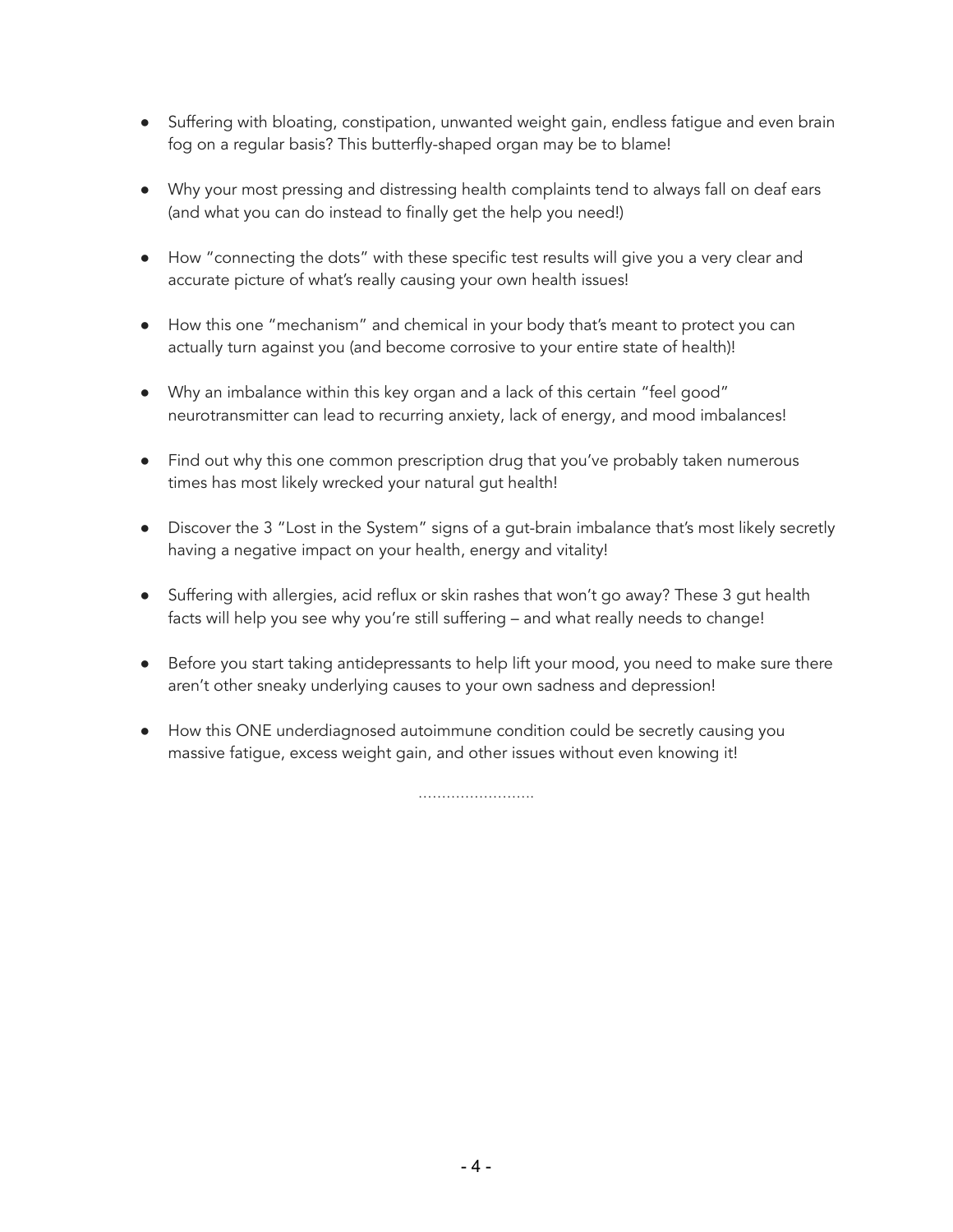

"I am a huge fan of Dr. Pucci, and functional medicine as a pathway to health. Before coming to him, I tried various things, which did help to some degree, including chiropractic and getting orthotics, as well as sleeping pills and pain meds/creams, as well as trials of other medications. I would slog through life, using any precious moments in which I had energy to do the absolutely necessary tasks to get by. I tried various medications and a slower lifestyle. On several days, I was so weak, I had to use a cane to make it to my appointments. I had tried every medication and several types of doctors, including rheumatologists, psychiatrists, sleep studies and specialists, neurologists, etc."

"Finally, and after years of suffering, I met Dr. Pucci and my life took an uphill turn, immediately, from there."

"Dr. Pucci was warm and gracious and generous with his time. He knew what questions to ask to deeply and thoroughly assess my health, questions and lines of inquiry no one else had ever asked! Every diet change, physical and neurological exercise, and nutritional supplement was thoughtfully prescribed, according to the unique needs of my body in that particular time frame. Dr. Pucci both followed the lead of the changes my body was making, while having an overarching plan of how to lead me back to health."

"Things gradually began to change, as the layers of pain, brain fog, and fatigue slowly melted away. Although there were ups and downs along the way, as my body gently changed, within 5 months I was ready to participate fully in life again. From that time, my strength, clarity, and energy continued to improve. Today I feel more vibrant and healthy than ever, and I know the ways to take care of my body so that I feel confident I will continue to experience good health long into the future."

I am now medication-free." ~ Miriam, Bergen County, NJ

## The Patient Handbook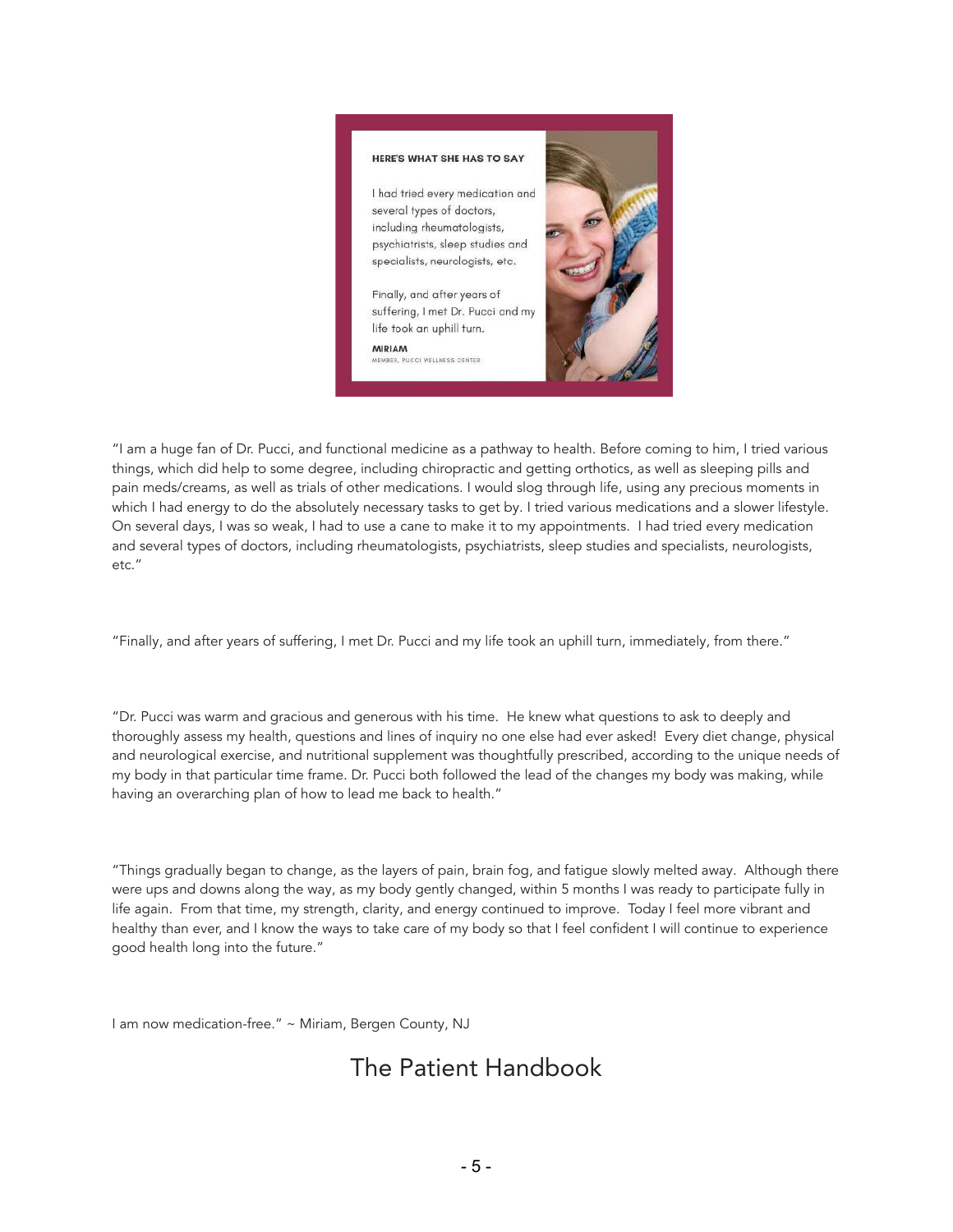Discover Your Root Cause Solution | Get Well Now - [https://getwell-now.com/mincourse](https://getwell-now.com/minicourse) - Please use the guide below to make notes as you review the videos. This is an important tool for keeping track of all the useful nuggets of information that get to the root of why your health is failing, and the action steps you can take to avoid medications and truly heal.

In each of the videos you will learn about functional medicine and how it has helped 1000s of patients to heal. How it has brought patients a new lease on life and provided a better way to move forward, avoiding costly surgeries and drugs, and a return to normal life. A lot of people are not aware there is A Better Way….in fact, that medications are not simply a rite of passage into adulthood and senior years.



#### Dr Pucci's Scientific Approach to Healing Helps Patients Avoid Medications by Getting to the Root of Most Pesky, Pressing Health Complaints

Functional medicine is about delivering what patients really want: access to better tests, a more grounded, holistic approach, and a true partnership with a doctor who listens.

Unfortunately, this information is not common knowledge. And that's why we've produced this eye-opening series and companion guide: To help you move from being chronically sick and frightened to feeling self-assured and in control. If you're like so many, you've been to doctor after doctor without answers, placed on more meds and not getting resolvement. That's where I come in. To put an end to all the misinformation you've been fed, by connecting the dots for you through testing, by bringing you guidance and supportive care, and helping to discover your root cause solution.

If one of your goals is to avoid a life of medications and to better understand your health from a natural, holistic perspective, I encourage you to learn about functional medicine by watching the "Root Cause Solution" information series. Below is a preview, where you can record your notes: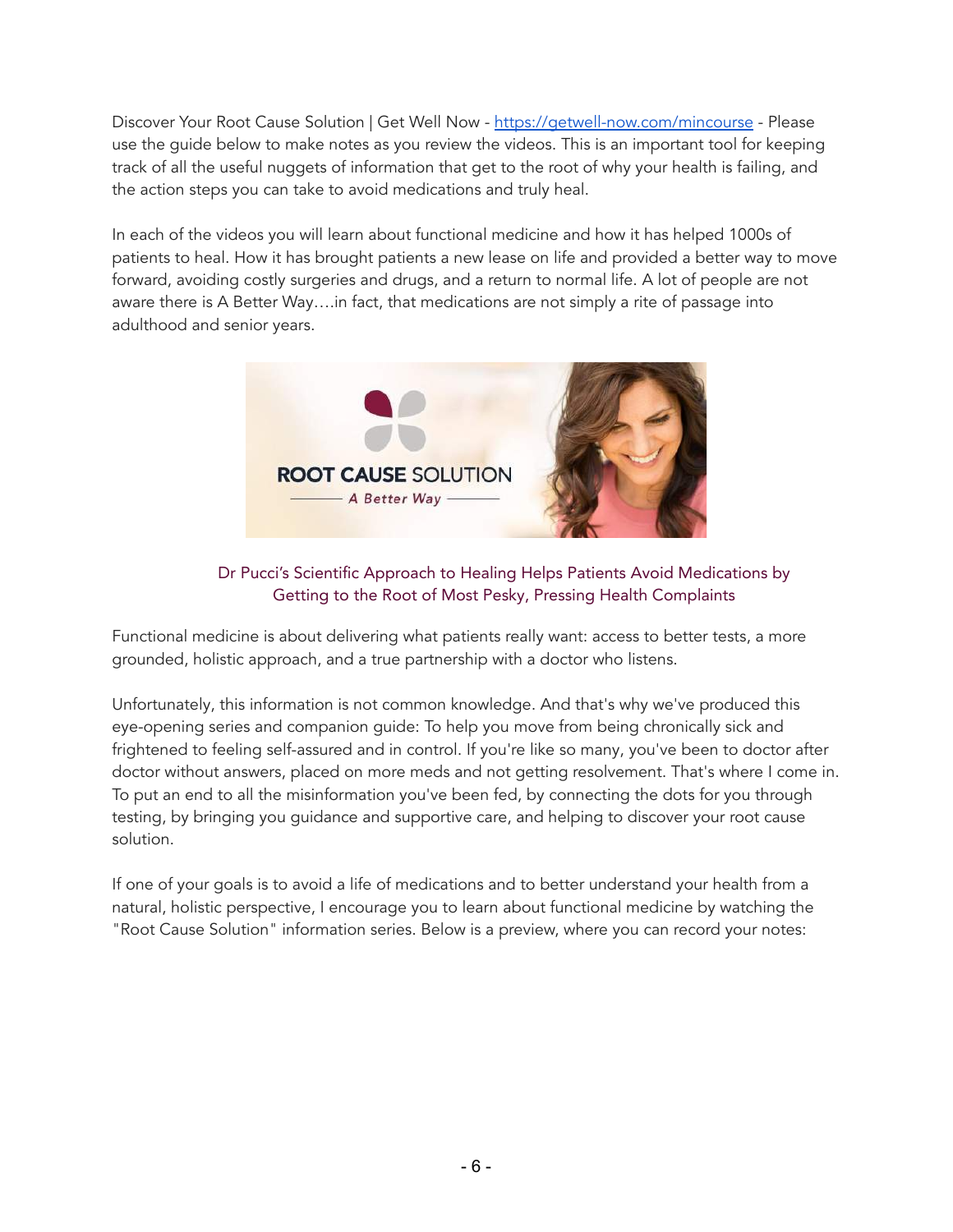

## A Solution for Low Energy and Fatigue Return to Normal by Fixing These 4 Overlooked Root Causes for Fatigue

#### Seriously off?

Fatigue, exhaustion, and feeling tired all the time is not an essential part of aging; it could be a sign that something is seriously off.

Unfortunately, when doctors hear that you're tired, they chock it up as a sign of aging (even when you're as young as, say, 40)! or they associate it with external factors like stress. Instead, what I have discovered in years of working with patients who suffer with fatigue issues is that if they don't get their energy back, they cannot return to normal life. And what I've found is that with a few simple tweaks, this return to energy is among the first symptoms to change.

Learn why you feel seriously off, tired all the time and what's at the root for fatigue and exhaustion.

➢ Watched Y N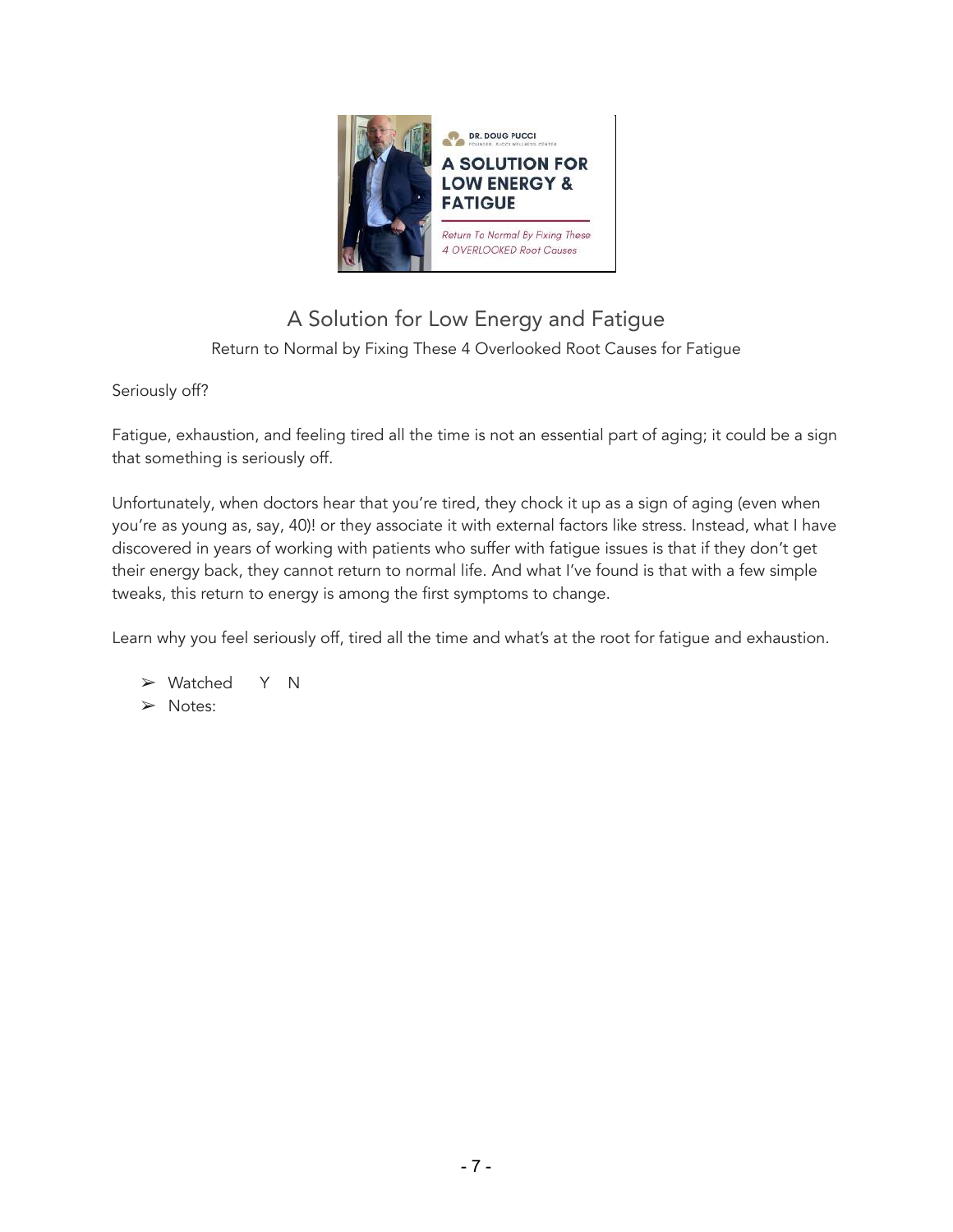

#### Under Active Thyroid to Blame for Midlife Bloat and Weight The Secret to Thyroid in How the Testing Is Run

Something amiss?

Are you someone with an undiagnosed thyroid condition, and being told it's all in your head? Sure, doctors have long known that the No. 1 cause of low thyroid is actually autoimmune disease and yet, they almost never test for it. So, if you feel something is amiss, then it's time to learn about your unique thyroid chemistry.

I see patients all the time being told by their doctor's they're fine when all the signs and symptoms point to hypothyroidism: bloat, constipation, weight gain, fatigue, brain fog. However, the problem is not you, it's how the test is run. Lab ranges are too narrow and unstandardized, and a full panel that looks at all the markers is never run.

Learn about underactive thyroid and the secret to testing that will point to better resolvement.

➢ Watched Y N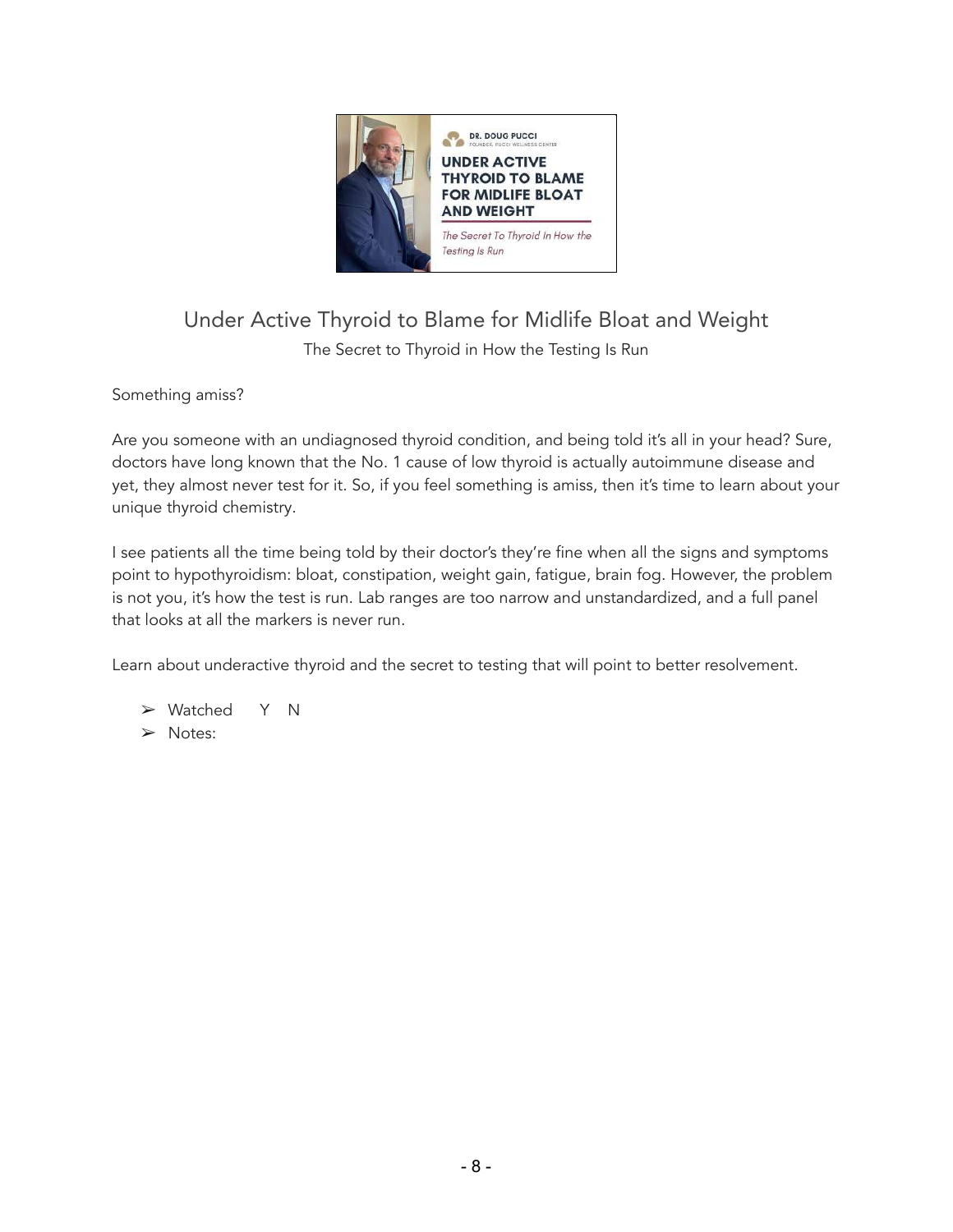

#### Hormone Complaints Falling on Deaf Ears? Long Overlooked Key Hormone Pathways Given a Second Shot

#### Burned out?

A lot of doctors are going to naturally overlook key hormone pathways and enzymatic processes that are most to blame for many patients' low energy and other annoying symptoms. In part, it's because hormones are often seen as intangible concerns that aren't primary to a chief complaint.

What a doctor might do is check a patient's serum hormone levels that are circulating in the bloodstream and when they do, they are only looking at a static snapshot of current hormone production. What they won't do is allow that hormone balance is worth looking at in depth.

Learn about why hormone complaints often fall on deaf ears and what you can do about it today.

➢ Watched Y N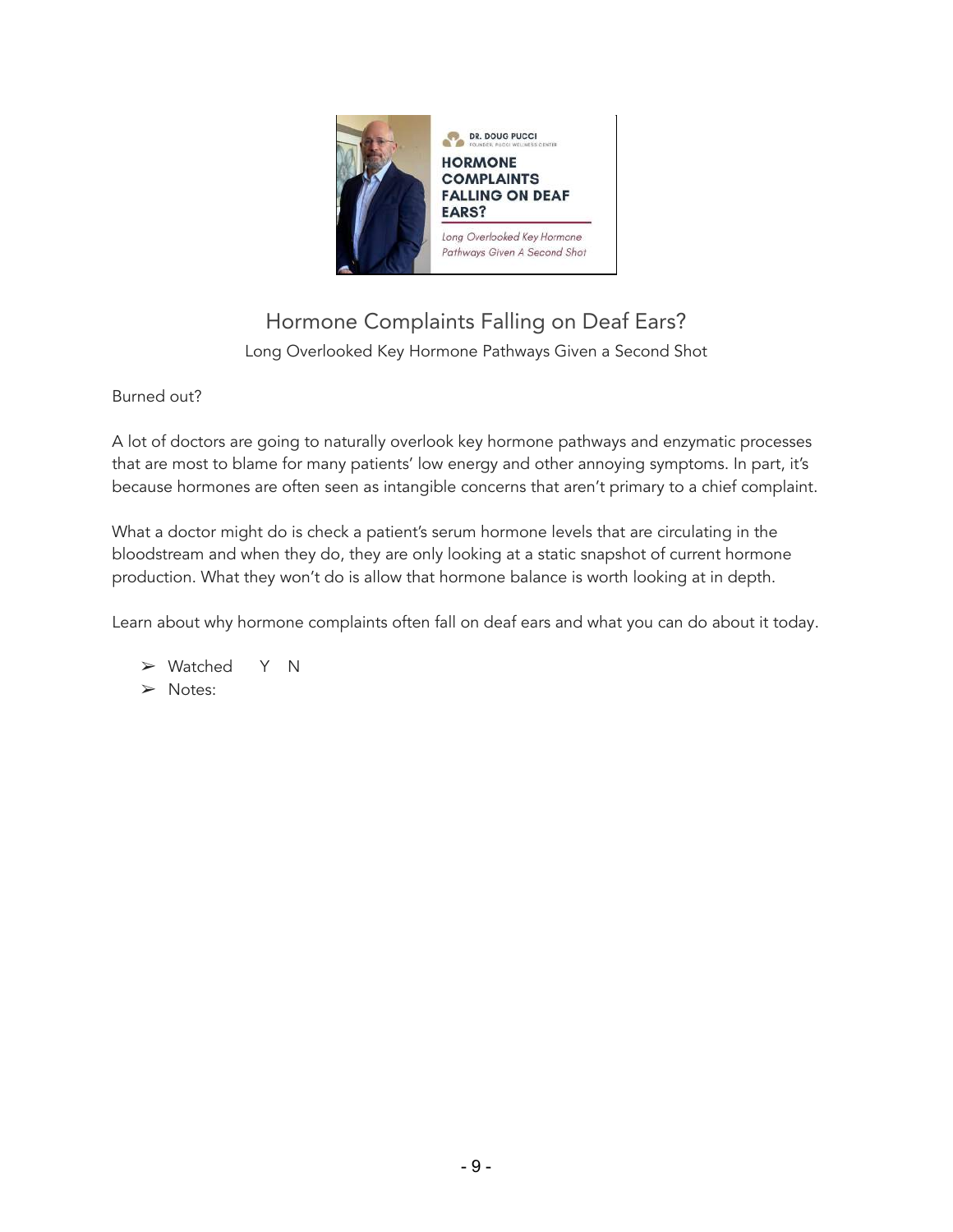

## Struggling With Hashimoto's And Not Getting To the Root

A History of Hashimoto's Thyroiditis Improperly Managed

Everything Is Not Okay?

Are you struggling with symptoms like fatigue, brain fog, and weight gain and can't get a clear answer from your doctor what the issue is?

Have you had a simple blood test - only to be told "everything is okay" even when you don't feel right? Are you concerned that your thyroid autoimmune condition is related to your history of infections and that it's spreading from one body part to the next? Sadly, autoimmune thyroiditis – also known as Hashimoto's – is one of the most undiagnosed conditions in America and most doctors consider it not "medically necessary" instead of doing the full panel to find what's up.

Learn about the tools we use for balancing thyroid and managing your autoimmune disease.

➢ Watched Y N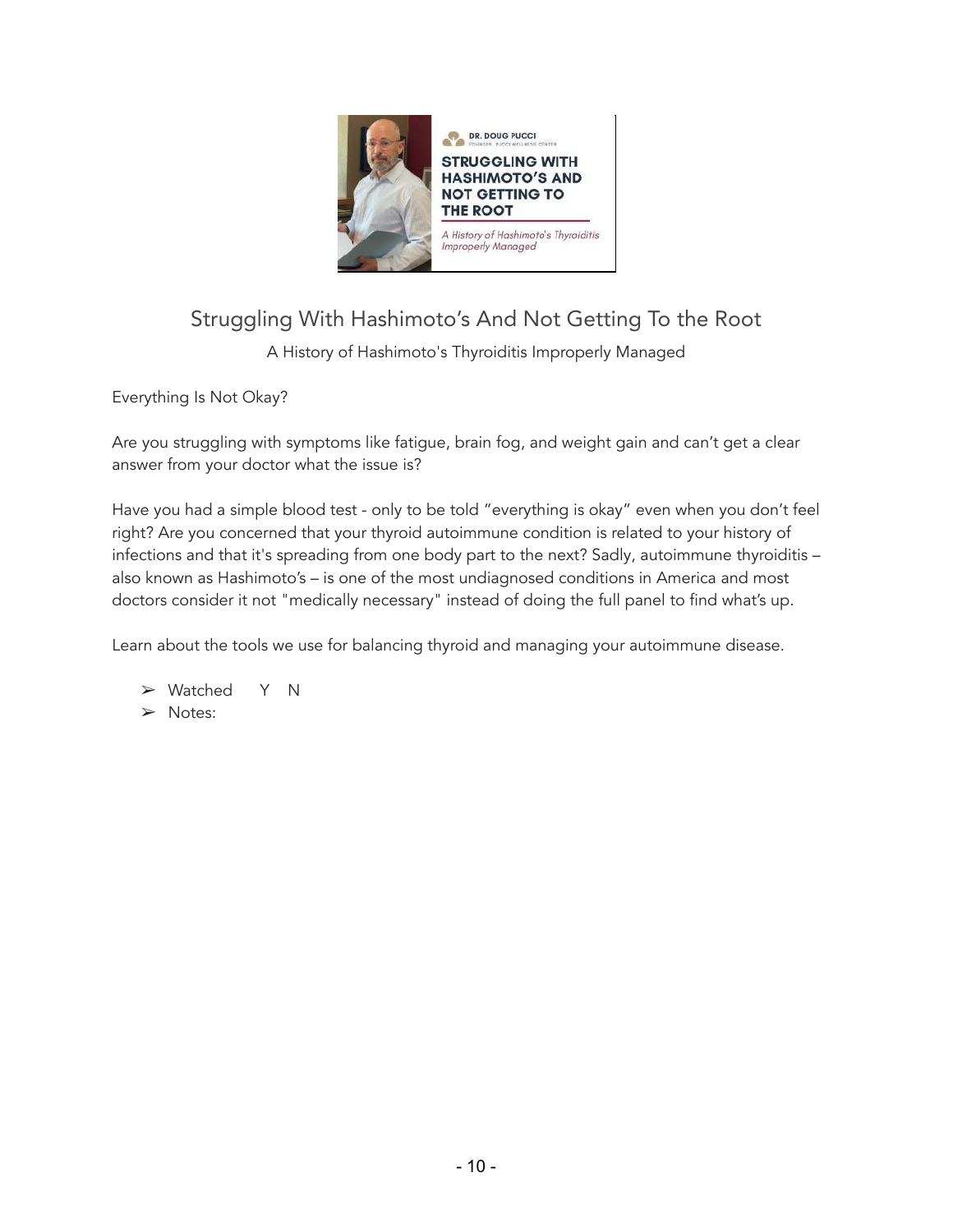

## Corrosive Effects of Stress Fueling Midlife Madness

2 Tiny Things Our Brains Need From Us To Better Cope

Fight or flight?

People greatly underestimate the corrosive effects of chronic stress on their bodies by thinking of stress as simply that overwhelming feeling of having too much to do. In fact, stress isn't just having a big to-do list or necessarily a mental sensation at all. It's a physiological imbalance that arises through "fight or flight" mechanisms that wreaks havoc on many systems in the body.

Nearly all my patients suffer from stress and don't recognize it as a significant cause for cravings, weight gain, irritability, pain or fatigue, and more. Hormonally, a few things happen everyday in concert to keep us balanced but it's a specific stress hormone, called cortisol, that is at the root of so many health problems we see today.

Learn about how stress fuels midlife weight gain, anxiety, and hormone imbalances.

➢ Watched Y N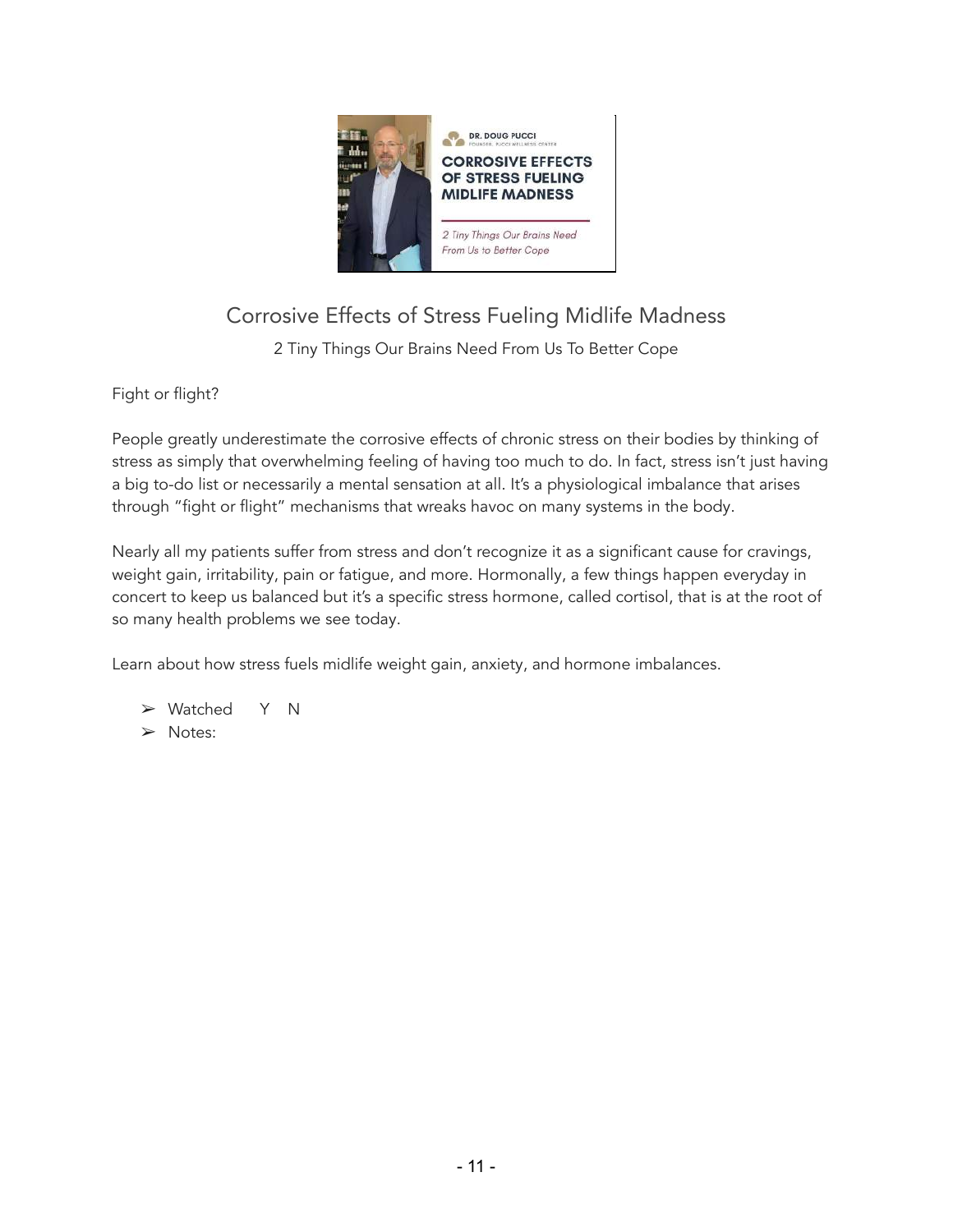

## Taking Anxiety Meds for A Gut Imbalance? Tending to Gut Health Creates Emotional Stability in the Brain

Caught in your head?

Your gut has more control over your brain and mood than you do. Both the gut and the brain are in constant contact using neurotransmitters that send, or transmit, signals back and forth to each other. And one of these, the "feel good" neurotransmitter, a neurochemical called serotonin, is actually made almost entirely in your gut!

Imbalances in the gut often cause a host of conditions related to attention deficit, anxiety, and more. Traditional medicine doctors are not trained to look at these functional imbalances. Moreover, patients are not taught that gut imbalances such as dysbiosis or leaky gut contribute to their recurring anxieties and mood imbalances.

Learn about how gut imbalances trigger anxiety and other problems. Go to <https://getwell-now.com/minicourse> to receive the full list and watch your favorites.

➢ Watched Y N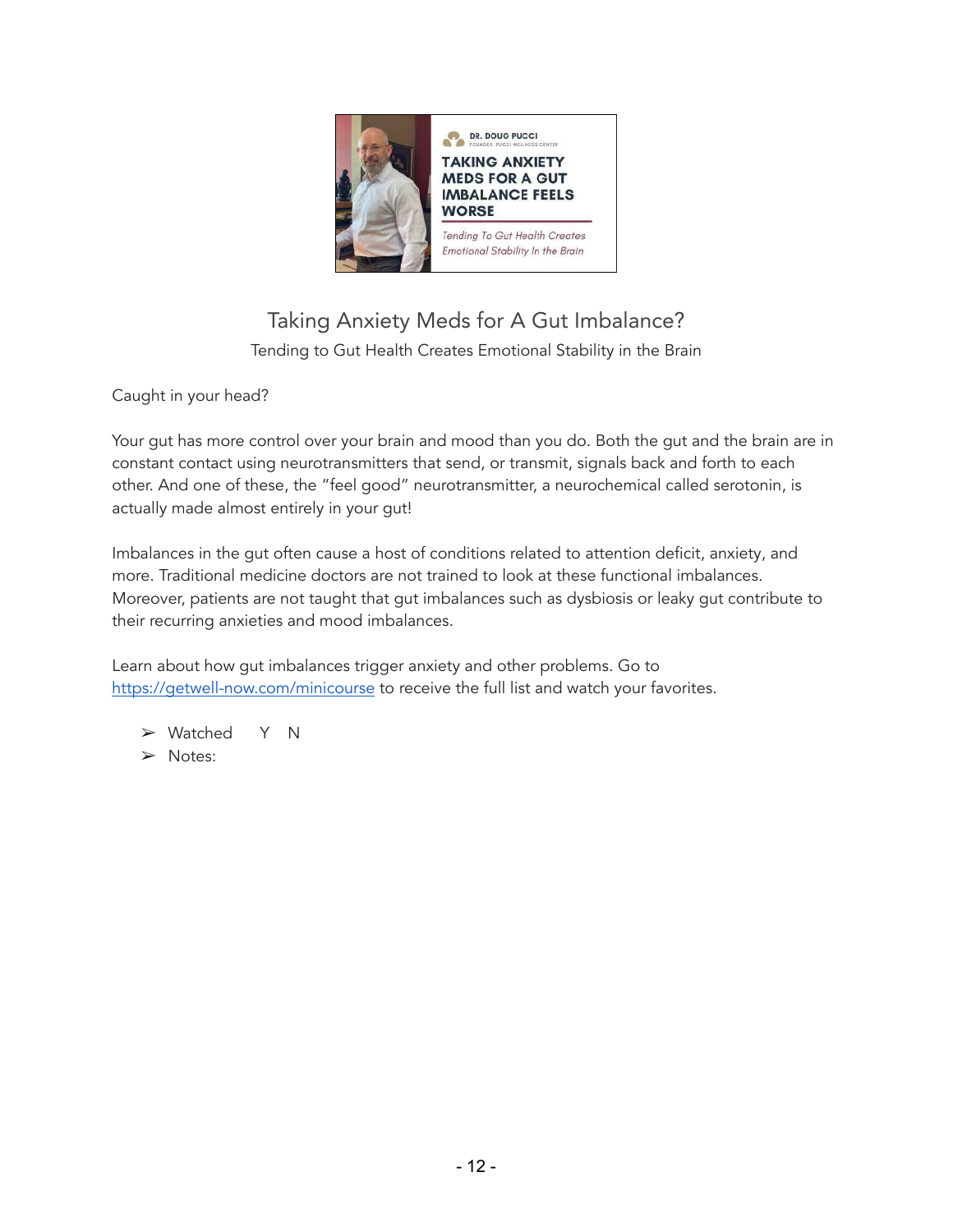

# Annoyed by Pesky, Chronic Complaints That Won't Heal?

3 Gut Health Facts About Allergies, Antacids, and Skin Rashes

Too old for this?

Sick and tired of dealing with the same nagging, chronic complaints year after year like seasonal allergies, with the red eyes and runny nose you get every time someone cuts their grass or the trees in your neighbor's garden bloom? Are you suffering with a chronic cough and don't know why but every time you ask all you get is a prescription for prednisone or topical cream?

Maybe you are also dealing with annoying rashes, eczema and psoriasis, or adult acne and just feel like you're too "old" for this? In functional medicine we want to help connect the dots for why your immune system has gone haywire and your gut function is off. While the allergy meds or the creams may lessen the symptoms for a short while, they never resolve the problem and over time all your symptoms keep getting worse.

Learn the facts about allergies, the overuse of PPIs and antacids, and skin disease like eczema. Go to <https://getwell-now.com/minicourse> to receive the full list and watch your favorites.

➢ Watched Y N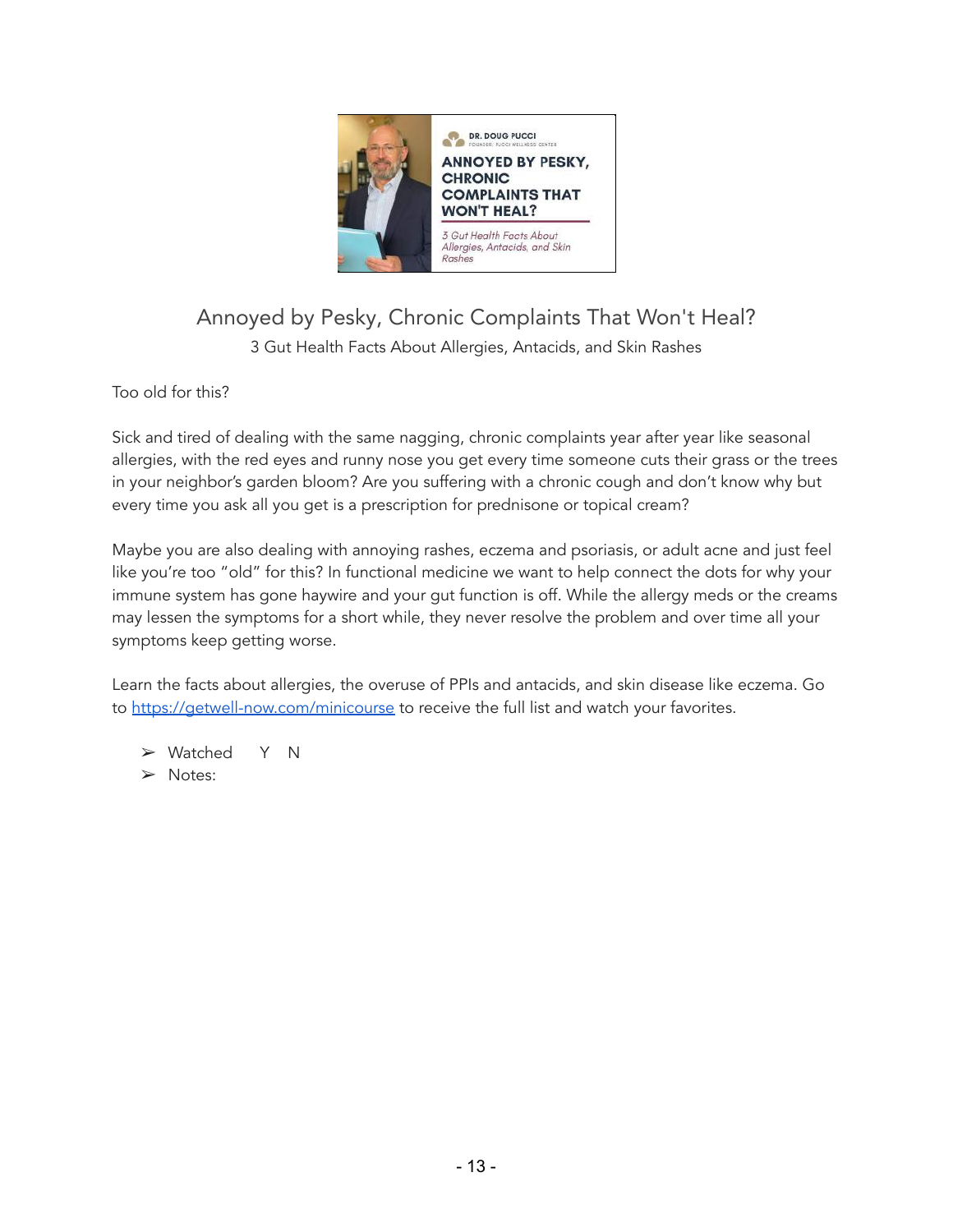

## Good Gut Bugs Being Destroyed a Sign of Overkill

Repeated Prescriptions for Antibiotics Leave Patients Defenseless

Getting wrecked?

Could a never-ending cycle of overprescribing antibiotics be WRECKING your gut health? It's a cycle that repeats itself and gets more and more vicious each round as broad-spectrum antibiotics give way to more serious varieties with toxic, deleterious effects.

While antibiotics at times are necessary, taking them repeatedly not only kills the bad bugs but destroys the good bacteria that protect your immune system and promote a healthy microbiome. Wiping out whole colonies is dangerous, so when a doctor sees an infection of any kind, they have become accustomed to "throwing antibiotics at it" to rid your gut and you.

Learn about immune resilience and why you have recurring infections in the first place. Go to <https://getwell-now.com/minicourse> to receive the full list and watch your favorites.

➢ Watched Y N

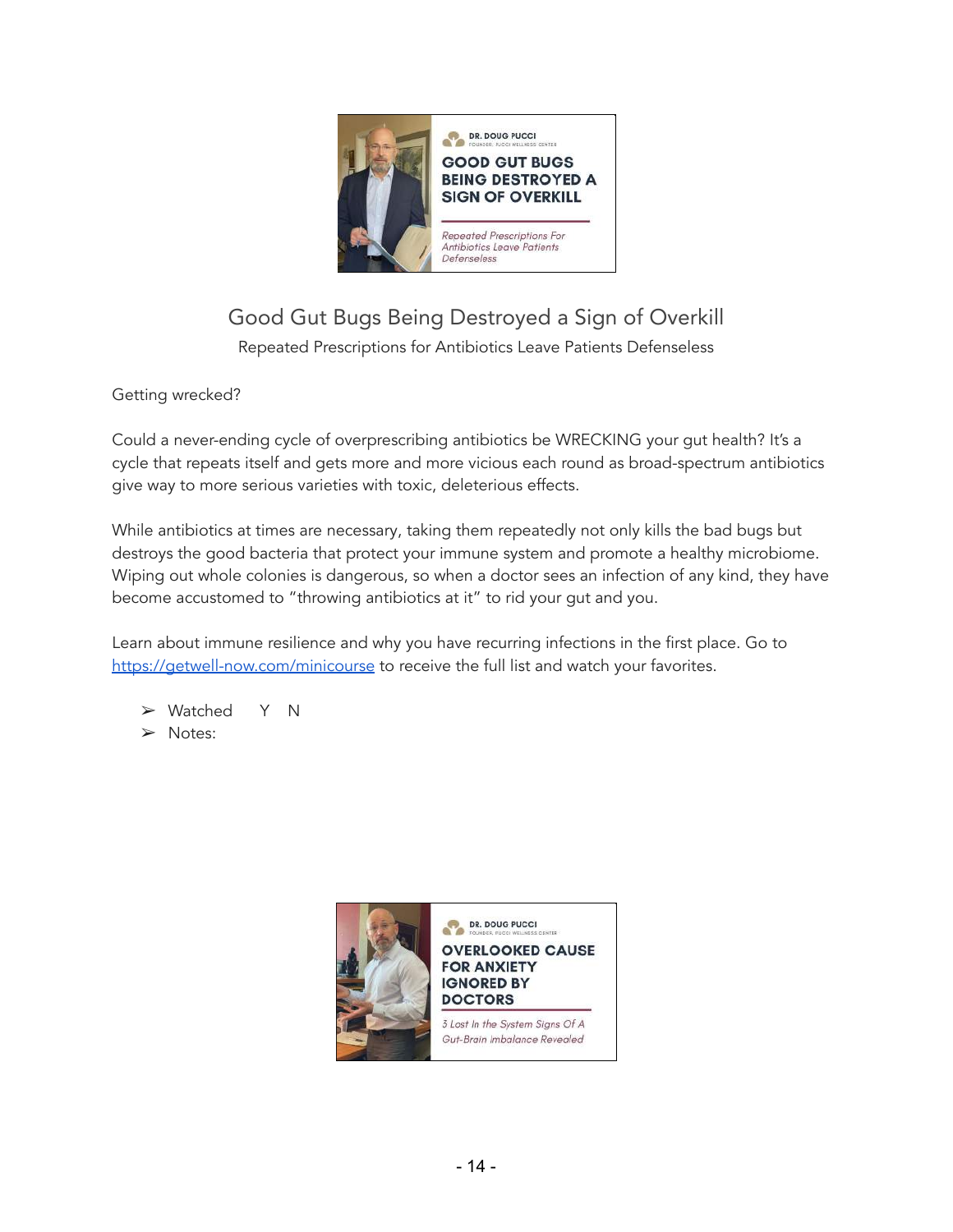### Overlooked Cause for Anxiety Ignored by Doctors

3 Lost In the System Signs of a Gut-Brain Imbalance Revealed

Too many "ologists"?

The tradition in medicine has been to identify multiple diagnoses and provide prescriptions or treatments for each rather than tie these together as part of a whole system. Has your internist, neurologist or psychiatrist ever discussed your gut health in relation to brain health and having anxiety? Would they even know what to ask?

All the specialists, or what I call "-ologists", look at your case through the lens of separate departments. If you are having neurological issues they only scan and treat the brain, not the lung barrier or gut. And they won't look at the other important systems that hugely impact brain and mental health including the gut and even hormonal balance. In A Better Way, that's what we do differently - consider you as a whole person.

Learn about the cross talk in your brain and gut, how these two are inextricably linked and why imbalance in one affects the other. Go to <https://getwell-now.com/minicourse> to receive the full list and watch your favorites.

➢ Watched Y N

➢ Notes:



3 Questions to Ask Before Taking Antidepressants Where to Draw A Red Line Before Routinely Accepting More Meds

Not crazy for these meds?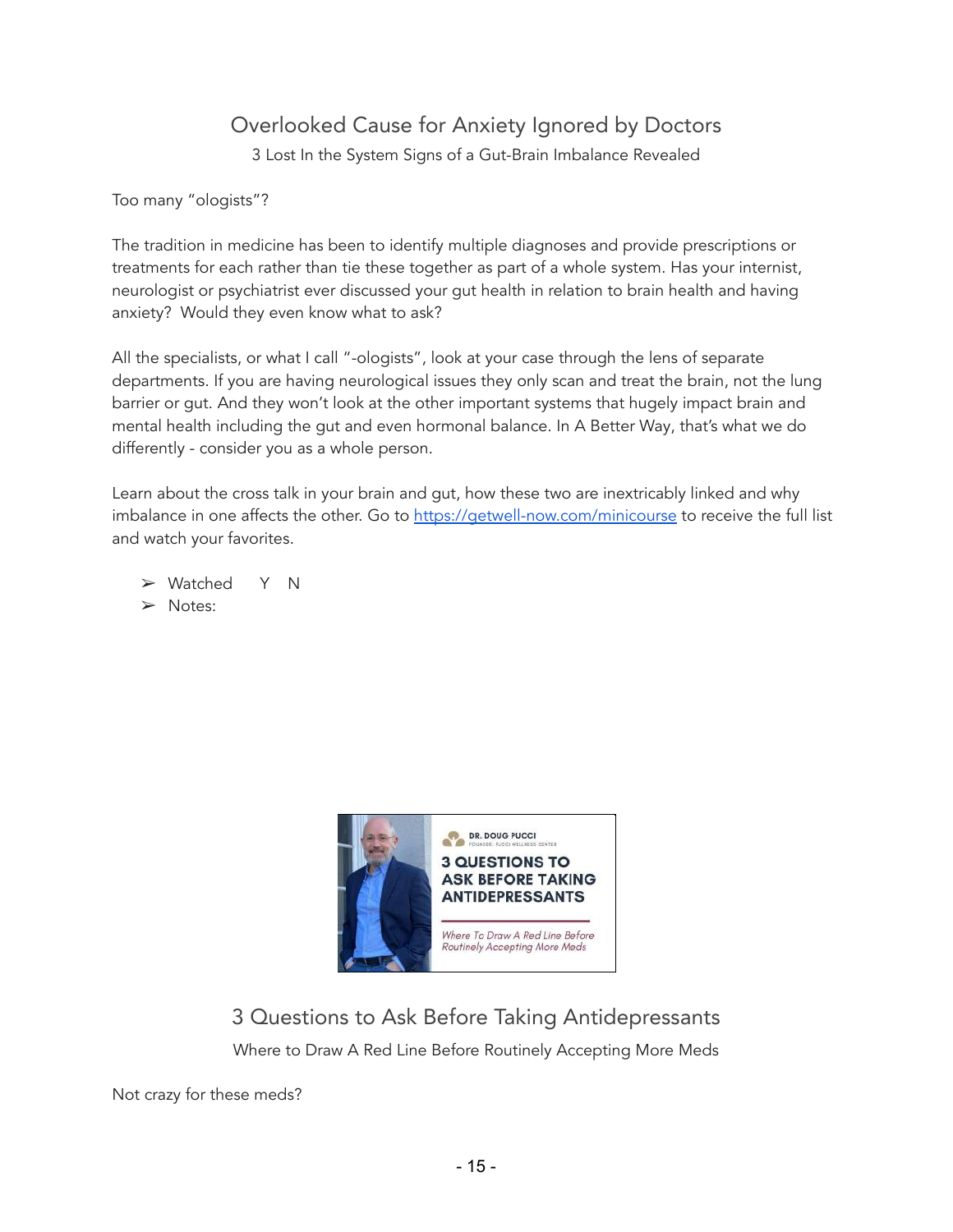Have you been given a prescription for antidepressants that you didn't feel right about? Maybe the prescription was simply masking some other critical insight about your health that your doctor was too busy to notice?

Before making any big decision that affects you personally or affects your family, the question you should probably ask yourself is: Should I accept this diagnosis? Many people are being improperly diagnosed and increasingly medicated for depression or some other disease pathology that is completely reversible because it's easier to dismiss the complaint than get to the root of it. Are you truly depressed or has your doctor landed on this diagnosis because they couldn't find the real reason you feel "off"?

Learn the 3 questions every patient should ask themselves and where to draw a red line about taking more meds. Go to <https://getwell-now.com/minicourse> to receive the full list and watch your favorites.

➢ Watched Y N

➢ Notes:

Here's What a Few of Our Patients Have Said…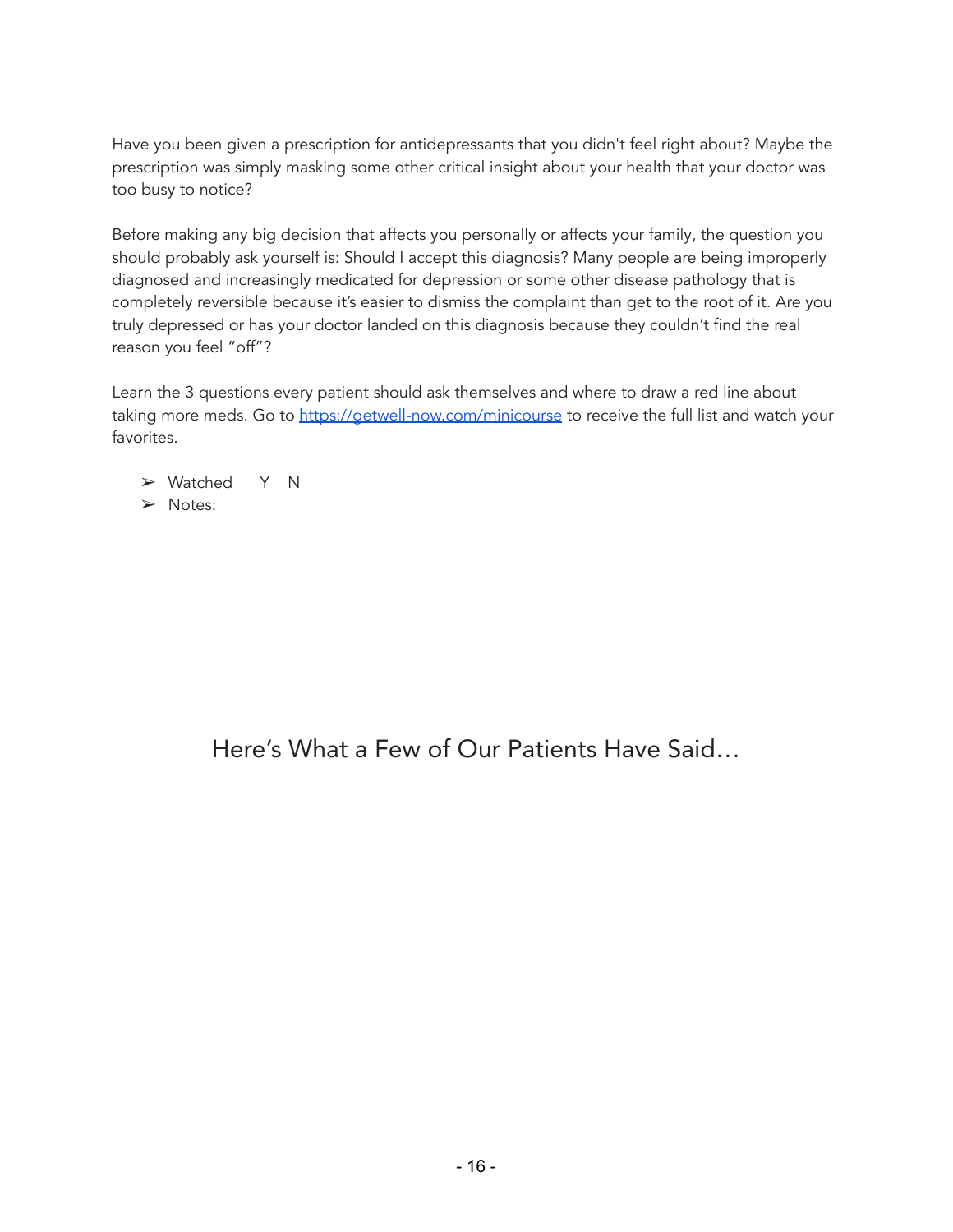

#### **HERE'S WHAT SHE HAS TO SAY**

"I had told my husband, before I started coming here, that I would was going to die. Like, if I stayed with my regular doctor I'd be dead because he kept running the same tests and telling me I was fine. That it was all in my head. Look, I'm not crazy. They just keep ignoring me."

**NATACHA VELLNESS CENTER** 



#### HERE'S WHAT SHE HAS TO SAY

"The doctor I went to told me that sometimes when I feel all these aches and pains, and I feel tired, or brain fog, and basically any symptom that is linked to thyroid, that it's probably mostly mental.

Can you believe that?!" **YANOL** MEMBER, PUCCI WELLNESS CENTER

#### HERE'S WHAT HE HAS TO SAY

If I wasn't sure about if you were capable of treating my specific case before coming in, I walked out completely convinced that you would be a huge asset to what I'm doing and would truly complete the circle that I've envisioned and seen in my head. My mission is clear. **MICHAEL WELLNERS CENTER** 



"I just wanted to tell you that I really appreciate what you did today. It was one of the most magnanimous moments I've experienced with another person in a very long time.

Your generosity of spirit. Your passion to help, to really help the individual clearly came through to me three times more than it did the last time. If I wasn't sure about if you were capable of treating my specific case before coming in, I walked out completely convinced that you would be a huge asset to what I'm doing and would truly complete the circle that I've envisioned and seen in my head.

You took your time to explain and inform on so many fronts. There's no one more willing to change whatever is necessary and continue to make the changes in order to create my best self ever. My mission is very clear.

Thank you so much for today.

I'm excited to see you soon. ~Michael S.

#### Dr. Doug Pucci | Face of Functional Medicine